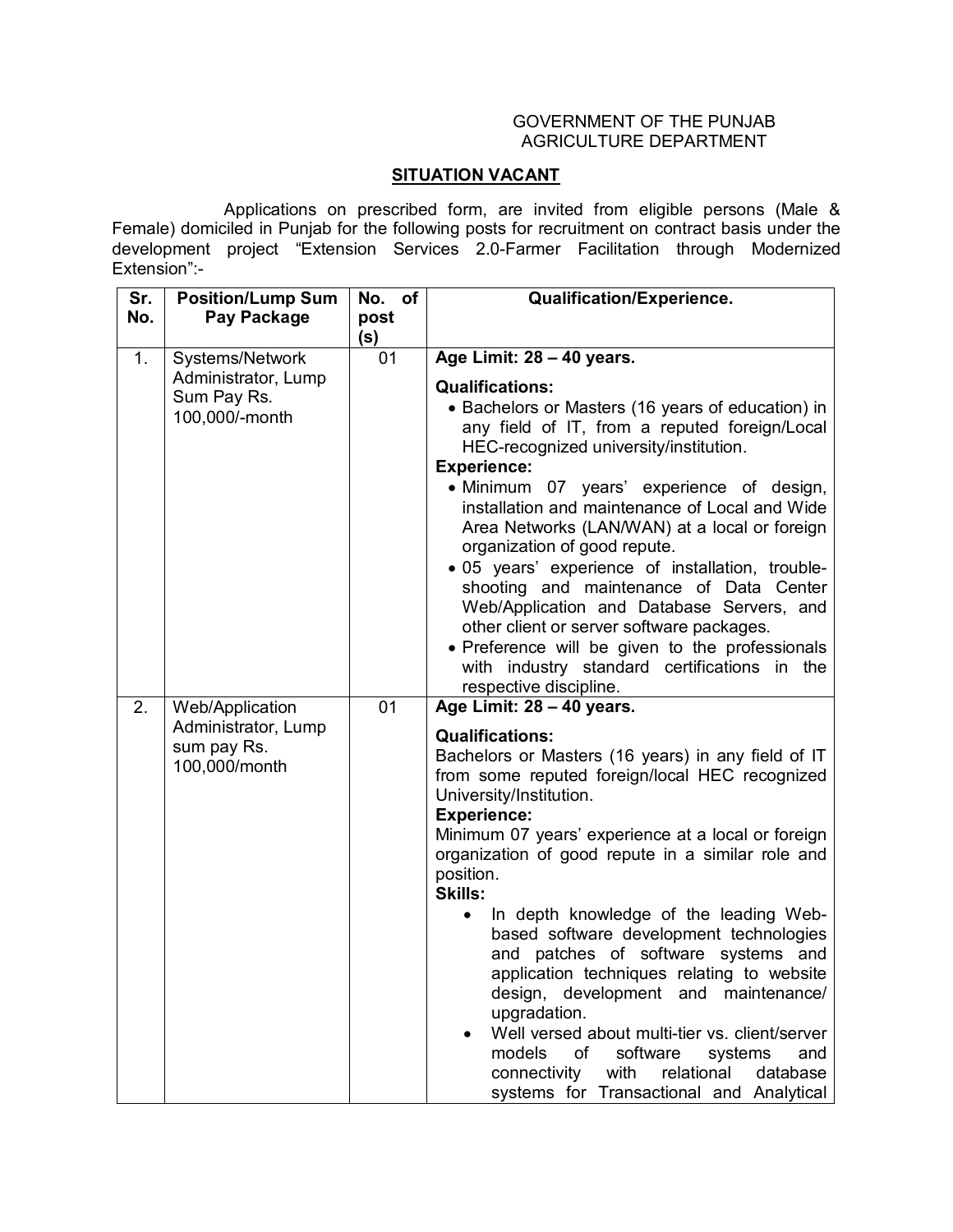|    |                                                    |    | systems.<br>Well aware of all phases of Systems<br>Development Life Cycle (SDLC) especially<br>design, testing and installation.                                                                                                                                                                                        |
|----|----------------------------------------------------|----|-------------------------------------------------------------------------------------------------------------------------------------------------------------------------------------------------------------------------------------------------------------------------------------------------------------------------|
|    |                                                    |    | Well versed regarding deployment and<br>installation packages and guidelines for new<br>releases and patches of software systems<br>and applications.                                                                                                                                                                   |
| 3. | <b>Call Center</b>                                 | 01 | Age Limit: 28 - 40 years.                                                                                                                                                                                                                                                                                               |
|    | Administrator, Lump<br>Sum Pay<br>Rs.100,000/month |    | <b>Qualifications:</b><br>Bachelors or Masters (16 Years) in any field of IT,<br>Telecommunication, Electrical or Electronics from a<br>reputed<br>foreign/Local<br><b>HEC</b><br>recognized<br>or<br>University/institution.<br><b>Experience:</b>                                                                     |
|    |                                                    |    | Minimum 07 years of maintenance of IVR<br>$\bullet$<br>systems, PABX, Voice switches, Telephone<br>Exchanges<br>and<br>other<br>switching<br>system/devices at a local<br>or foreign<br>organization of good repute.                                                                                                    |
| 4. | Database                                           | 01 | Age Limit: $28 - 40$ years.                                                                                                                                                                                                                                                                                             |
|    | Administrator, Lump<br>Sum Pay                     |    | <b>Qualifications:</b>                                                                                                                                                                                                                                                                                                  |
|    | Rs.100,000/month                                   |    | Bachelors or Masters (16 Years) in any field<br>$\bullet$<br>of IT from some reputed foreign/Local HEC<br>recognized University/institution.                                                                                                                                                                            |
|    |                                                    |    | <b>Experience:</b>                                                                                                                                                                                                                                                                                                      |
|    |                                                    |    | Minimum 07 years at a local or foreign<br>organization of good repute in a similar role<br>and position. Preference will be given to the<br>professionals<br>industry<br>standard<br>with<br>certifications in the respective discipline.                                                                               |
| 5. | <b>Network</b><br>Officer,                         | 01 | <b>Maximum Age 35 Years</b>                                                                                                                                                                                                                                                                                             |
|    | Lump sum salary Rs.<br>70,000/-                    |    | <b>Qualifications:</b>                                                                                                                                                                                                                                                                                                  |
|    |                                                    |    | Bachelor (Hons/Four Years) or Master<br>degree in Computer Science/Engineering<br>(IT/ICT), Software Development or related<br>field. Programming languages and other<br>certifications will be an added advantage.                                                                                                     |
|    |                                                    |    | <b>Experience:</b>                                                                                                                                                                                                                                                                                                      |
|    |                                                    |    | A minimum of Five (5) years of relevant<br>work experience in the public or private<br>sector, working with multiple ICT projects.<br>Good working knowledge about application<br>$\bullet$<br>of ICTs for rural areas and development,<br>commonly known as "ICT4D".<br>Familiar with writing requirements<br>and<br>٠ |
|    |                                                    |    | functional design specification documents.                                                                                                                                                                                                                                                                              |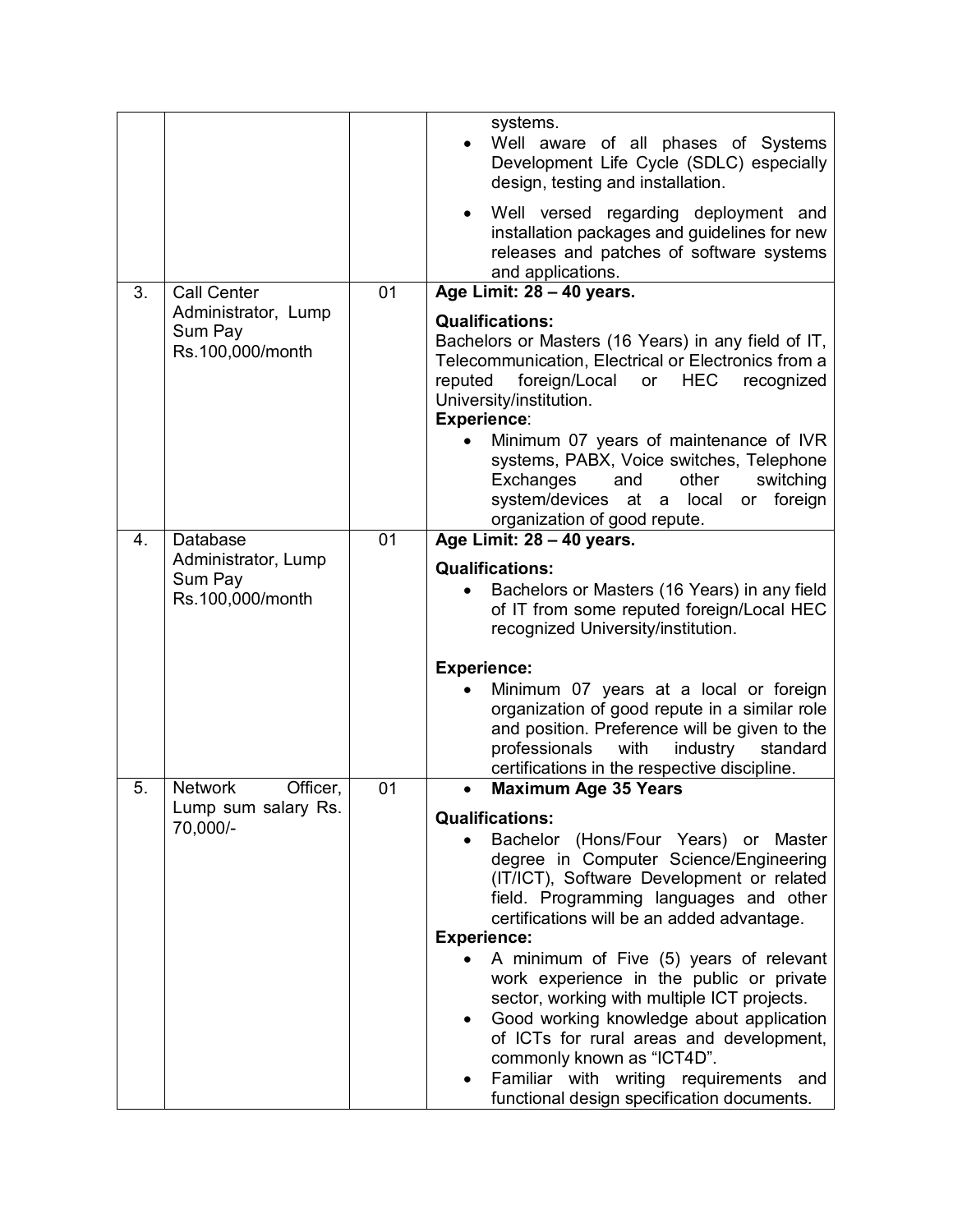|     |                                                                    |    | Knowledge of mobile applications and<br>$\bullet$<br>telecommunication related communication<br>methods.<br>Deep understanding and exposure<br>to<br>coding and database development<br><b>on</b><br>various<br>platforms<br>including<br>Microsoft,<br>Oracle etc.<br>Familiar with databases and GIS systems<br>$\bullet$<br>and applications.<br>Strong analytical and writing skills, and<br>experience of presenting complex technical<br>information in a comprehensible way for<br>non-specialist readers.<br>Good communication skills and fluency in<br>English and Urdu. |
|-----|--------------------------------------------------------------------|----|------------------------------------------------------------------------------------------------------------------------------------------------------------------------------------------------------------------------------------------------------------------------------------------------------------------------------------------------------------------------------------------------------------------------------------------------------------------------------------------------------------------------------------------------------------------------------------|
| 6.  | Research Associate,<br>Lump Sum Pay Rs.                            | 06 | • Age upto 30 years                                                                                                                                                                                                                                                                                                                                                                                                                                                                                                                                                                |
|     | 50,000/-month                                                      |    | <b>Qualifications:</b><br>• M.Sc. in GIS or BCS (four years) having of GIS<br>from HEC recognized University.<br><b>Experience:</b><br>• Minimum 02 years.                                                                                                                                                                                                                                                                                                                                                                                                                         |
| 7.  | NOC Operator, Lump<br>Sum Pay Rs. 45,000/-                         | 04 | Age Limit: 24 - 35 years.                                                                                                                                                                                                                                                                                                                                                                                                                                                                                                                                                          |
|     | month                                                              |    | <b>Qualifications:</b>                                                                                                                                                                                                                                                                                                                                                                                                                                                                                                                                                             |
|     |                                                                    |    | • Bachelors or Masters (16 years) in any field of<br>reputed foreign/Local<br>HEC-<br>IT, from<br>a<br>recognized university/institution.<br><b>Experience:</b><br>• Minimum 03 years experience of design,<br>installation and maintenance of Local and Wide<br>Area Networks (LAN/WAN) at a local or foreign<br>organization or good repute.<br>• Preference will be given to the professionals<br>with industry standard certifications in the<br>respective discipline.                                                                                                        |
| 8.  | Digitizer, Lump Sum<br>Rs.<br>40,000/-<br>Pay                      | 20 | • Age upto 30 years                                                                                                                                                                                                                                                                                                                                                                                                                                                                                                                                                                |
|     | month                                                              |    | <b>Qualifications:</b><br>• B.Sc. (four years) GIS/Geography/Geometrics/<br>BCS (four years) from HEC recognized<br>university. Preference shall be given to those<br>who have IT Background.                                                                                                                                                                                                                                                                                                                                                                                      |
| 9.  | Manager Finance                                                    | 01 | Maximum age: 50 years<br>$\bullet$                                                                                                                                                                                                                                                                                                                                                                                                                                                                                                                                                 |
|     | <b>BPS-18</b><br>Project<br>+<br>Allowance<br>Rs.<br>@<br>50,000/- |    | <b>Qualifications:</b><br>M.B.A (Finance) M.Com / ACMA<br>or<br>equivalent having 3 year experience in line                                                                                                                                                                                                                                                                                                                                                                                                                                                                        |
| 10. | Agricultural<br>Officer,                                           | 03 | • Age limit: $25 - 35$ years                                                                                                                                                                                                                                                                                                                                                                                                                                                                                                                                                       |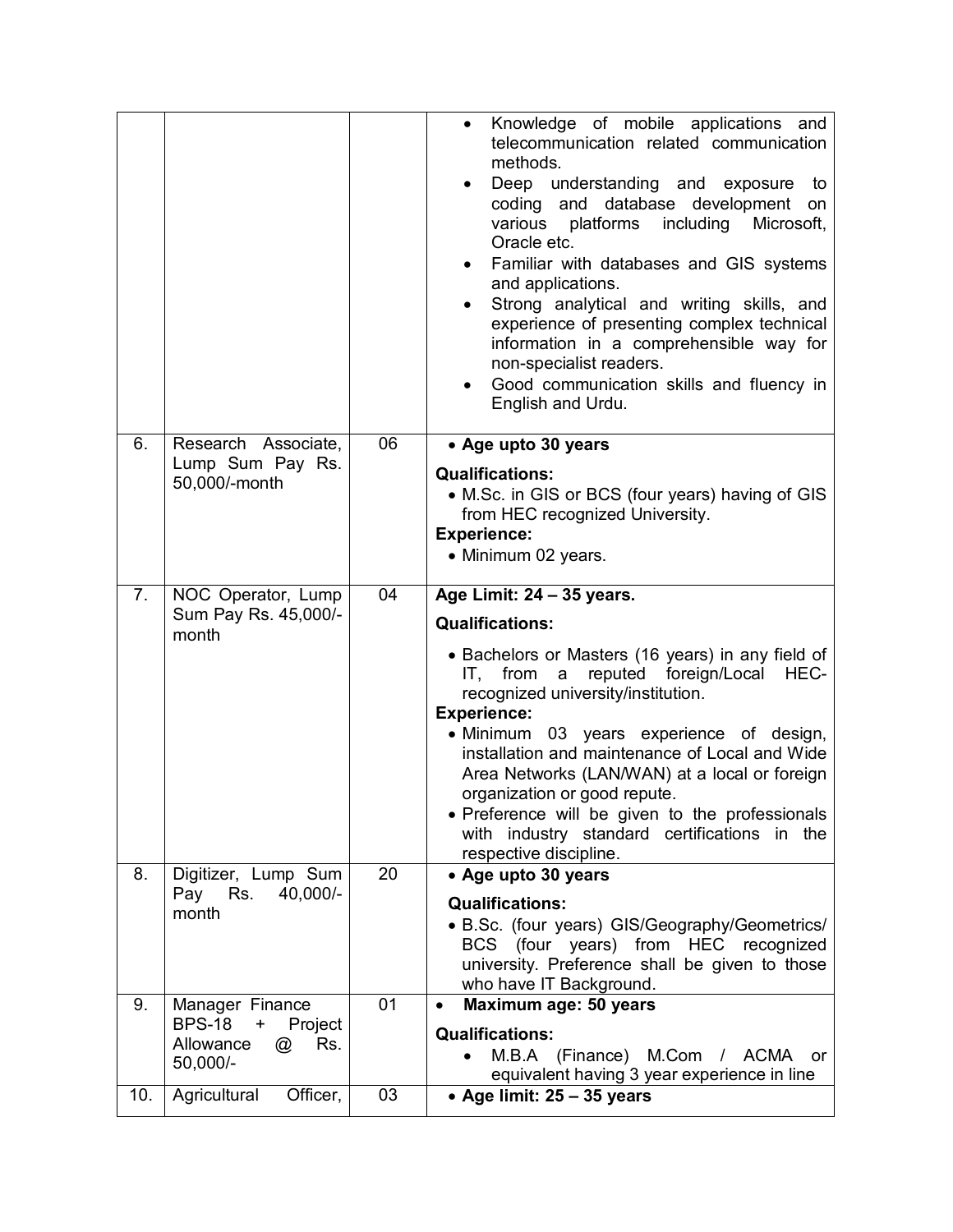| <b>BS-17</b> | <b>Qualifications/Experience:</b>                                                                     |
|--------------|-------------------------------------------------------------------------------------------------------|
|              | • M.Sc. (Hons) Agri. Soil Science or B.Sc. (Hons)<br>Soil Science with at least two years' experience |
|              | in related field.                                                                                     |

## **NOTE**

- 1. The employees of Government/Semi-Government/Autonomous Bodies working under the administrative control of Punjab Government are not entitled to apply against the posts with lump sum pay package mentioned at Sr. No. 01 to 09.
- 2. Relaxation in upper age limit is not admissible for the posts with lump sum pay.
- 3. 05 years relaxation in upper age limit is admissible for the post at Sr. No. 10.
- 4. In case of other relevant degrees, the equivalence certificate issued by the HEC will be provided by the candidate.
- 5. The contract appointments are temporary in nature, non-transferable, job / post specific, non-pensionable& conferring no right for regularization. The contract appointment will be **initially for 01 year** which can be extended upto project period with the approval of competent authority.
- 6. In case the project period is reduced/ enhanced, contract appointment order may be amended accordingly with approval of competent authority.
- 7. Retired persons are not eligible. The persons who are already in Government service including contract employees should apply through proper channel. In case of selection, a confirmed civil servant shall retain his lien against his original substantive post.
- 8. The recruitments will be made strictly on merit on all Punjab basis in accordance with the rules, selection criteria and other provisions of Recruitment Policy and Contract Appointment Policy, 2004.
- 9. The applications on prescribed form (which can be downloaded from www.agripunjab.gov.pk) addressed to the **Secretary Agriculture, Government of the Punjab, Civil Secretariat, 2-Bank Road (Old P&D Building), Lahore** clearly indicating the post applied for along with curriculum vitae (CV), three passport-size recent photographs and attested copies of all the relevant documents, CNIC/certificates/ degrees, which include detailed marks certificates including CGPA, Hafiz-e-Quran Certificate, position in Board/University, issued by the authorized Institute/Madrissa, release orders for Ex-Service men, issued by the concerned authority/Institute and must reach by **10th June, 2019**. Late and incomplete applications will not be considered and only eligible candidates will be called for test/interview. No TA/DA shall be paid.
- 10. The candidates can also apply at www.jobs.punjab.gov.pk. **However, hard copy of application form alongwith complete attested relevant documents is mandatory** to submit to this department.
- 11. List of eligible candidates shall be displayed on the Notice Board 03 days prior to the interview in addition to the interview call letters. In case of any query/ clarification, the candidate may approach the Additional Secretary (Planning), Government of the Punjab, Agriculture Department, Lahore at least two days prior to interview date.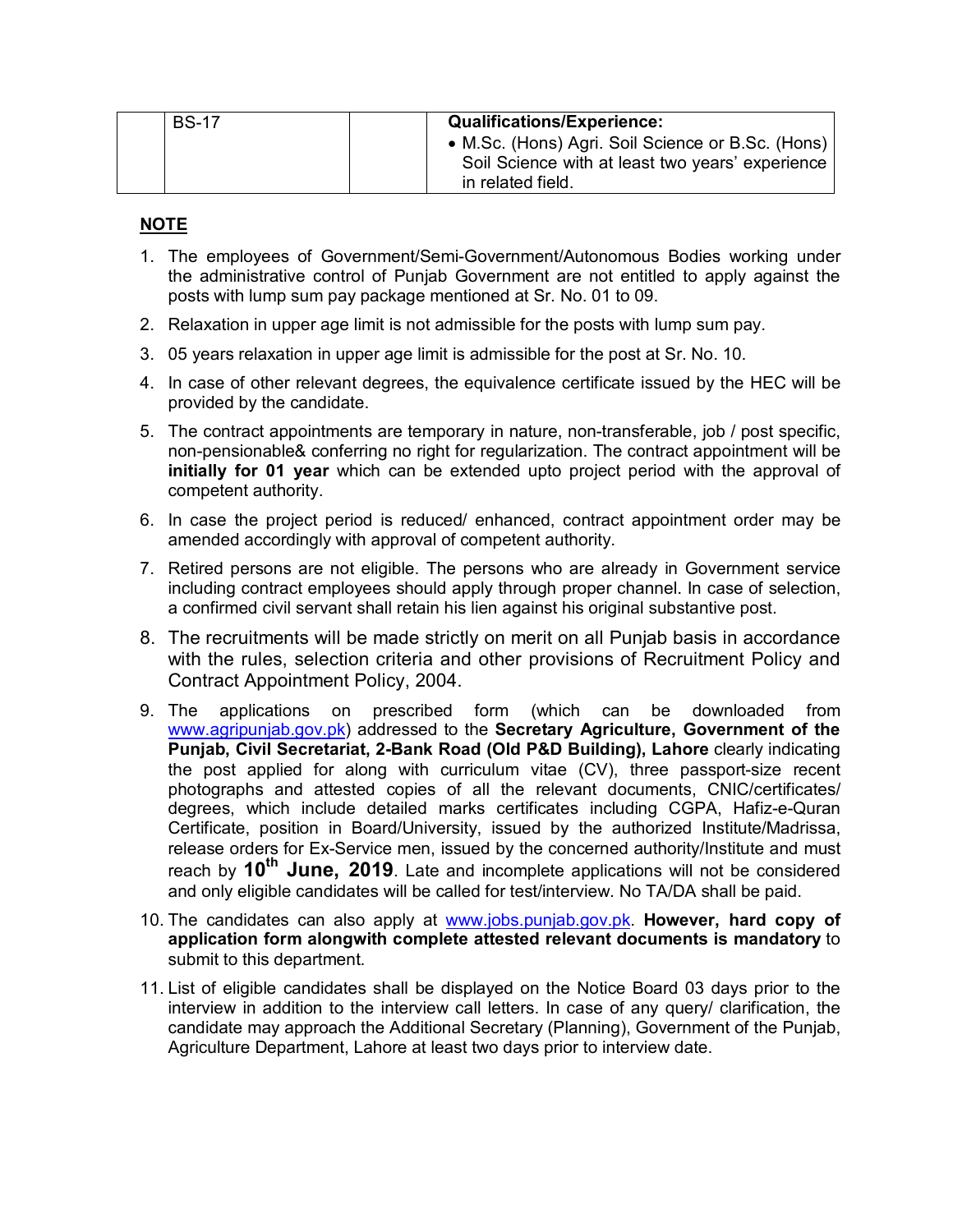- 12. List of successful candidates shall be displayed on the Notice Board in addition to issuance of offer of appointment letters after approval of the recommendations of Department Selection Committee, by the competent authority.
- 13. The competent authority has the right to increase or decrease the number of posts.
- 14. The selected candidates under the project against the posts of lump sum pay package are not entitled for the benefit of any pay protection except post mentioned at Sr.No. 10.
- 15. No post falls under the quota reserved for Women, Minorities and Disabled persons.

**FAKHAR IQBAL Section Officer (R&E) Government of the Punjab, Agriculture Department, 2-Bank Road, Lahore 042-99210508**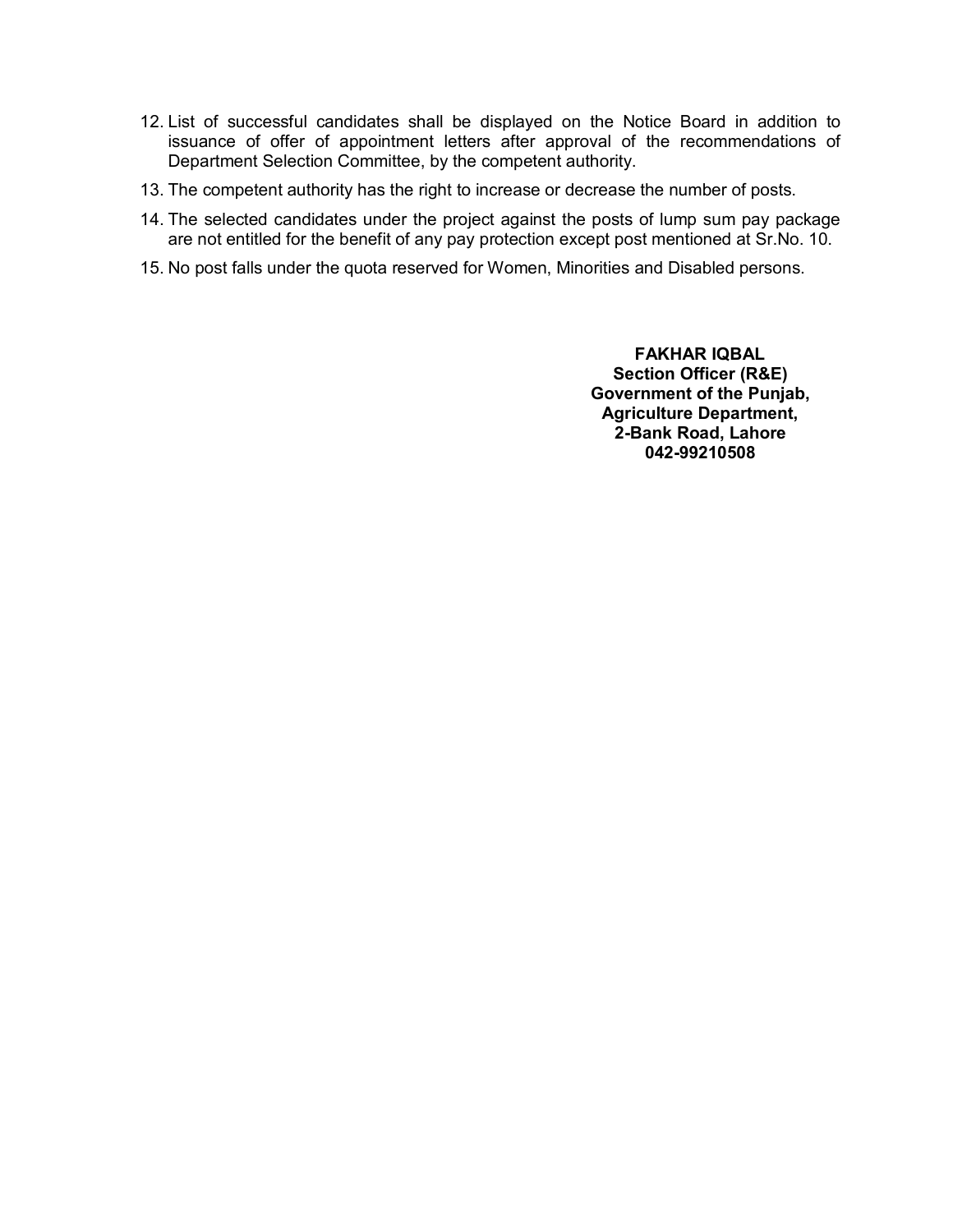## JOB DESCRIPTION

| Sr. | <b>Name Post</b>                 | <b>Job description</b>                                                                                                                                                                                                                                                                                                                                                                                                                                                                                                                                                                                                                                                                                                                                                                                                                                                                                                                                                                                                                                                                                                                                                                                                                                                                                                                                                                                                                                                                                                                                                                                                                                                                                                                                                                                                                                                                                                                                                                                                                                                                                                 |
|-----|----------------------------------|------------------------------------------------------------------------------------------------------------------------------------------------------------------------------------------------------------------------------------------------------------------------------------------------------------------------------------------------------------------------------------------------------------------------------------------------------------------------------------------------------------------------------------------------------------------------------------------------------------------------------------------------------------------------------------------------------------------------------------------------------------------------------------------------------------------------------------------------------------------------------------------------------------------------------------------------------------------------------------------------------------------------------------------------------------------------------------------------------------------------------------------------------------------------------------------------------------------------------------------------------------------------------------------------------------------------------------------------------------------------------------------------------------------------------------------------------------------------------------------------------------------------------------------------------------------------------------------------------------------------------------------------------------------------------------------------------------------------------------------------------------------------------------------------------------------------------------------------------------------------------------------------------------------------------------------------------------------------------------------------------------------------------------------------------------------------------------------------------------------------|
| No  |                                  |                                                                                                                                                                                                                                                                                                                                                                                                                                                                                                                                                                                                                                                                                                                                                                                                                                                                                                                                                                                                                                                                                                                                                                                                                                                                                                                                                                                                                                                                                                                                                                                                                                                                                                                                                                                                                                                                                                                                                                                                                                                                                                                        |
| 1.  | Manager Finance                  | He will assist the Project Director regarding financial matters and audit<br>$\bullet$<br>issues.<br>He will assist Project Director to prepare physical and financial<br>$\bullet$<br>achievements on fortnightly, monthly, quarterly & annual basis.<br>Will assist Project Director to ensure timely submission demand of funds,<br>$\bullet$<br>re-appropriation, excess & surrender as per budget schedule and<br>requirement of the department<br>Will assist to prepare progress report, presentation, financial progress etc.<br>as per requirement of the project.                                                                                                                                                                                                                                                                                                                                                                                                                                                                                                                                                                                                                                                                                                                                                                                                                                                                                                                                                                                                                                                                                                                                                                                                                                                                                                                                                                                                                                                                                                                                            |
| 2.  | Systems/Network<br>Administrator | To configure /manage / monitor all the networking equipments (routers,<br>$\bullet$<br>Switches, Modems, Firewalls, IDS, IPS, Load Balancers etc.)<br>Management and troubleshooting of the Network applications, equipments<br>$\bullet$<br>and infrastructure installed at different offices and Data Center.<br>To define and implement Network / System Security and Management<br>$\bullet$<br>policies and procedures.<br>To manage the hosted staging and productions servers hosting Websites<br>$\bullet$<br>and back-office applications.<br>To maintain inventory for hardware components installed.<br>$\bullet$<br>Management and troubleshooting software applications, servers and<br>$\bullet$<br>services running on the infrastructure installed at offices and Data Center.<br>To define and implement Network/Application Security policies and<br>$\bullet$<br>procedures.<br>To configure Antivirus software at server level, and downloading the<br>$\bullet$<br>patches and DAT files through a centralized management system.<br>To build strong understanding of layered security at network and<br>$\bullet$<br>application level, and resolving the issues related to layered security.<br>Monitor the development of applications for the organization from the<br>$\bullet$<br>security prospective.<br>Interaction with end users (i.e. employees of department) to provide<br>$\bullet$<br>support regarding network related issues like connectivity with servers, PCs<br>and other equipments on the LAN/WAN after the implementation of layered<br>security.<br>To communicate and liaison with web hosting and internet connectivity<br>$\bullet$<br>(bandwidth) provider(s) for reliable, smooth and stabilized web hosting of<br>website.<br>Interaction with end users to provide support regarding security features of<br>$\bullet$<br>software applications and hardware components employed.<br>Management and troubleshooting software applications, servers and<br>$\bullet$<br>services running on the infrastructure installed at different offices and Data<br>Center. |
| 3.  | Database<br>Administrator        | To plan and manage the database systems according to the requirements of<br>$\bullet$<br>the departments.<br>To provide technical input to the senior management regarding database<br>٠<br>systems involved in the project.                                                                                                                                                                                                                                                                                                                                                                                                                                                                                                                                                                                                                                                                                                                                                                                                                                                                                                                                                                                                                                                                                                                                                                                                                                                                                                                                                                                                                                                                                                                                                                                                                                                                                                                                                                                                                                                                                           |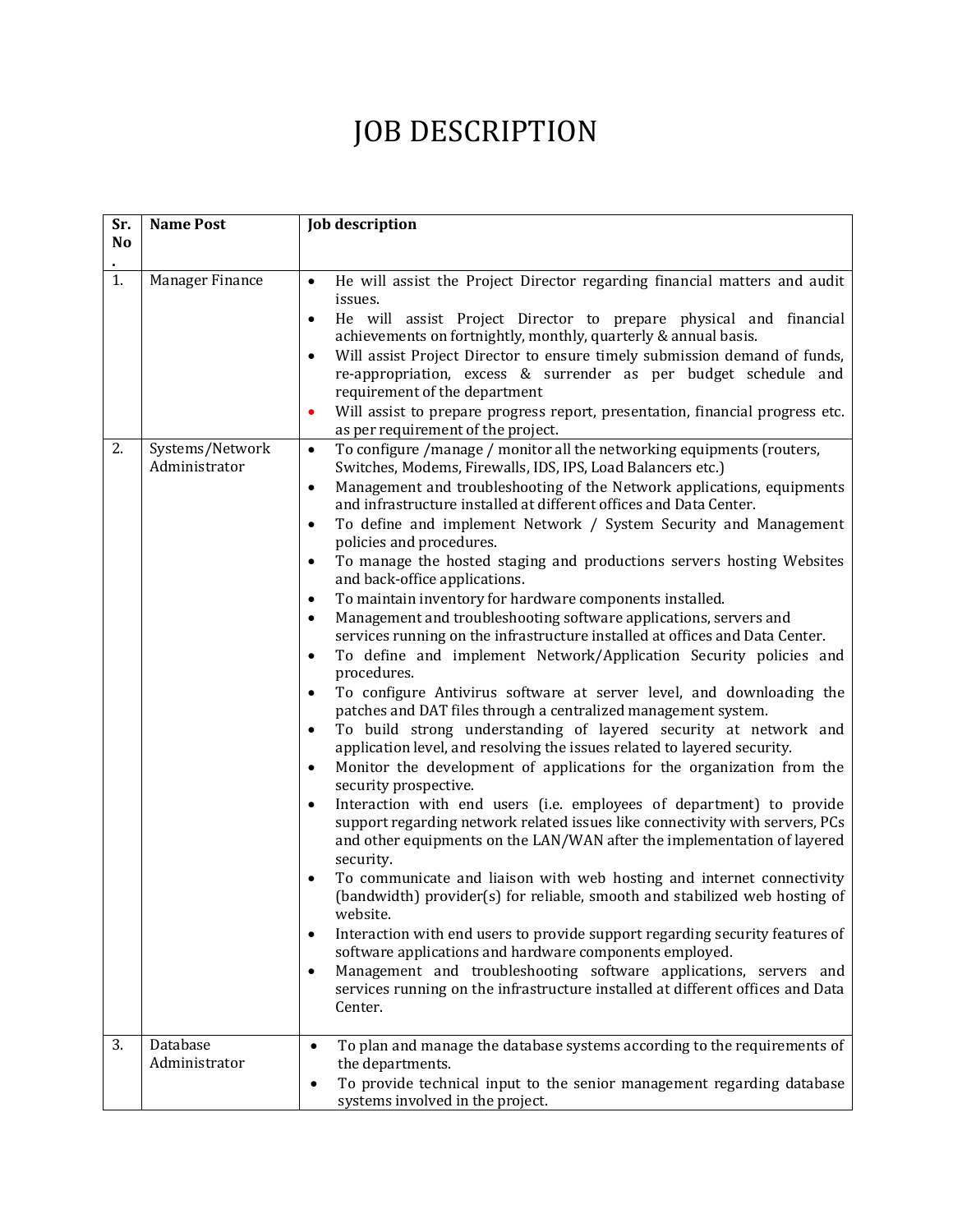|    |                                  | In depth knowledge of the current leading databases, development tools,<br>$\bullet$<br>middleware tools, hardware platforms and operating systems.<br>Well versed about multi-tier vs. client/server models of software systems<br>$\bullet$<br>and database technologies (e.g. Transactional, Relational, and Distributed<br>databases) in general.<br>Fully equipped with the techniques and technologies regarding backup,<br>$\bullet$<br>recovery, and performance tuning of modern Relational Database<br>Management Systems (RDBMS).<br>Well aware of installation, restoration and migration of Relational and<br>٠<br>Distributed Database Systems across different platforms and servers.                                                                                                                                                                                                                                                                                                                                                                                                                                                                                                                                                                                                                                                                                                                                                                                                                                                                                                                                                                                                                                                                                                                           |
|----|----------------------------------|--------------------------------------------------------------------------------------------------------------------------------------------------------------------------------------------------------------------------------------------------------------------------------------------------------------------------------------------------------------------------------------------------------------------------------------------------------------------------------------------------------------------------------------------------------------------------------------------------------------------------------------------------------------------------------------------------------------------------------------------------------------------------------------------------------------------------------------------------------------------------------------------------------------------------------------------------------------------------------------------------------------------------------------------------------------------------------------------------------------------------------------------------------------------------------------------------------------------------------------------------------------------------------------------------------------------------------------------------------------------------------------------------------------------------------------------------------------------------------------------------------------------------------------------------------------------------------------------------------------------------------------------------------------------------------------------------------------------------------------------------------------------------------------------------------------------------------|
| 4. | Web/Application<br>Administrator | To maintain/develop software applications and websites for departments.<br>$\bullet$<br>To Train existing staff regarding use and maintenance of existing and newly<br>$\bullet$<br>developed software packages and applications.<br>To provide technical input to the senior management regarding existing and<br>$\bullet$<br>newly proposed software application systems, their performance and<br>usability, and training requirements for existing staff of department.<br>To manage the hosted staging and productions servers hosting Websites<br>$\bullet$<br>and back-office applications for department.<br>Interaction with end users to provide support regarding uploading and<br>$\bullet$<br>publishing text and multimedia content on the website.<br>Management and troubleshooting software applications, database systems,<br>$\bullet$<br>operating platforms, and server boxes installed for hosting websites.<br>Management and troubleshooting Content Management System (CMS), User<br>$\bullet$<br>Access & Privileges component, and other services running on the portal.<br>To define and implement website updating and up-gradation policies and<br>$\bullet$<br>procedures.<br>To define and implement System Security and Management policies and<br>$\bullet$<br>procedures.<br>To monitor and maintain performance of the server boxes hosting web-<br>$\bullet$<br>based applications for department.<br>Monitor patches, upgrades and bulletins from different software and<br>$\bullet$<br>application vendors, and ensure that latest patches of operating &<br>application software and<br>database systems are installed on the<br>staging/production servers<br>To communicate with web hosting provider for reliable, smooth, and<br>$\bullet$<br>stabilized web hosting of website. |
| 5. | Call Center<br>Administrator     | To install, manage and troubleshoot the Interactive Voice Response (IVR)<br>$\bullet$<br>Systems and devices installed in the LAN/WAN.<br>Management and troubleshooting of the software application, database<br>$\bullet$<br>systems and infrastructure comprising the IVR Answering System(s).<br>To ensure that latest information and data is disseminated to the citizens<br>$\bullet$<br>and employees through the public and internal IVR System(s).<br>To communicate and liaison with internet connectivity (bandwidth)<br>$\bullet$<br>provider(s) and voice carriers/operators for reliable, smooth and stabilized<br>telephoning services to departments.<br>Interaction with end users and Network/Database Administrators to<br>$\bullet$<br>provide support regarding the problems arising while interacting with the<br>Answering systems, IVR and other switching equipments networked in<br>departments.                                                                                                                                                                                                                                                                                                                                                                                                                                                                                                                                                                                                                                                                                                                                                                                                                                                                                                    |
| 6. | Network Officer                  | Data entry on Project software.<br>$\bullet$                                                                                                                                                                                                                                                                                                                                                                                                                                                                                                                                                                                                                                                                                                                                                                                                                                                                                                                                                                                                                                                                                                                                                                                                                                                                                                                                                                                                                                                                                                                                                                                                                                                                                                                                                                                   |